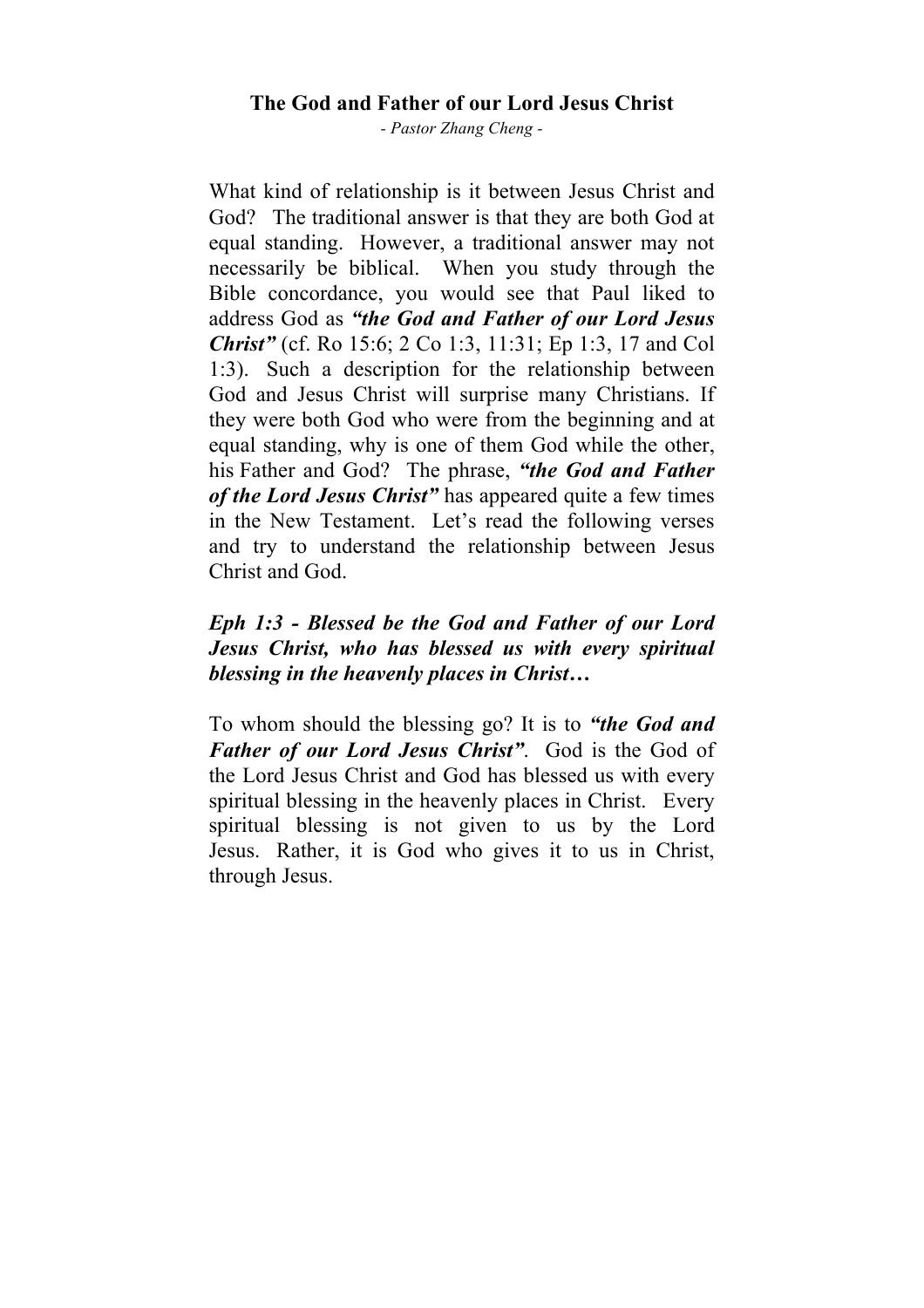Let's read 1 Pt 1:3 and see how the Apostle Peter addressed God.

*1 Pt 1:3 - "Blessed be the God and Father of our Lord Jesus Christ, who according to His great mercy has caused us to be born again to a living hope through the resurrection of Jesus Christ from the dead…"*

To whom did Peter say that the blessing was given? To *"the God and Father of our Lord Jesus Christ"*. *(Original passage was 'Blessed be to God, the Father of our Lord Jesus Christ".)* Who caused us to be born again? Who has mercy on us? It is the God and Father of the Lord Jesus Christ. We must see this point clearly. The blessing is not to be given to the Lord Jesus, but God who is the Father of the Lord Jesus Christ.

Not only Paul and Peter described the relationship between God and Jesus that way, Jesus himself also addressed Yahweh God as his Father and his God. This point is most evident from Jn 20:17.

*Jn 20:17 - Jesus said to her, "Stop clinging to me, for I have not yet ascended to the Father; but go to my brethren and say to them, 'I ascend to my Father and your Father, and my God and your God.'"*

Through the death and resurrection of Jesus, Christians can enter into a totally new relationship with God. We can learn from Jesus to call Yahweh God as our Father. As such, the God and Father of the Jesus Christ has also become our God and our Father.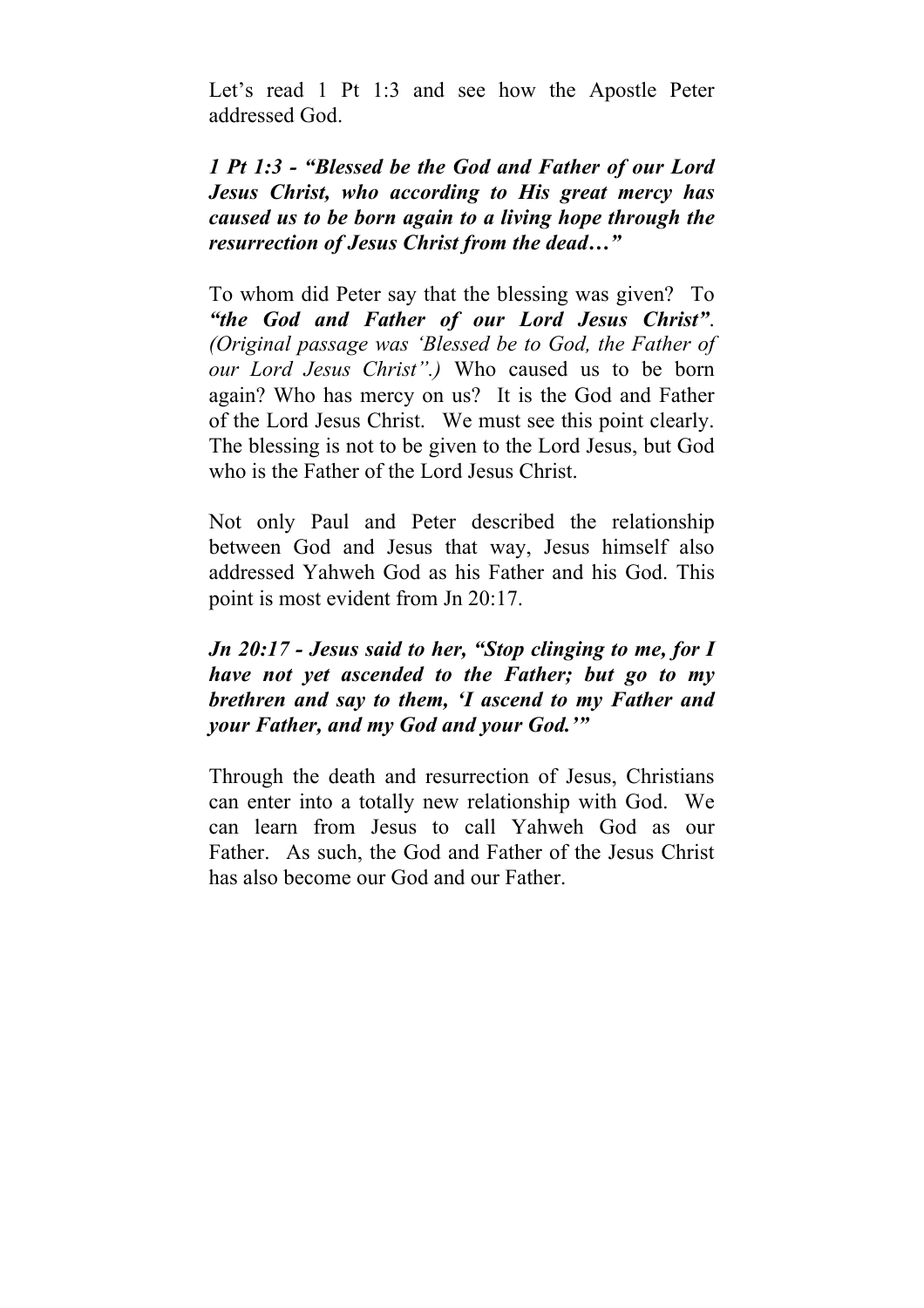Note that these were the words spoken by Jesus after his resurrection. Jesus did not only call Yahweh his God and Father while he was on earth; he still called Yahweh his God and his Father after his resurrection.

After Jesus was raised from the dead, was God still his Father? Or is it like how the traditional saying goes – that Jesus was the real man only when he was on earth and that his deity was restored after he returned to heaven; and was God at equal standing with Yahweh? What does the Bible say?

*Rev 3:12 - He who overcomes, I will make him a pillar in the temple of my God, and he will not go out from it anymore; and I will write on him the name of my God, and the name of the city of my God, the new Jerusalem, which comes down out of heaven from my God, and my new name.*

We can see here that the Christ who ascended to heaven after resurrection still addressed Yahweh as his God. In verse 1 alone, he has already addressed Yahweh as his God without any ambiguity. This shows that Jesus Christ had never considered himself God because he was not God and only Yahweh is the only true God. It is no wonder that whenever Paul mentioned *'the God and Father of our Lord Jesus'*, he would always give blessings and glory to Yahweh (cf Ro 15:6; 2 Co 1:3, 11:31; and Ep 1:3, 17), because He only is the true God and is worthy of all praises.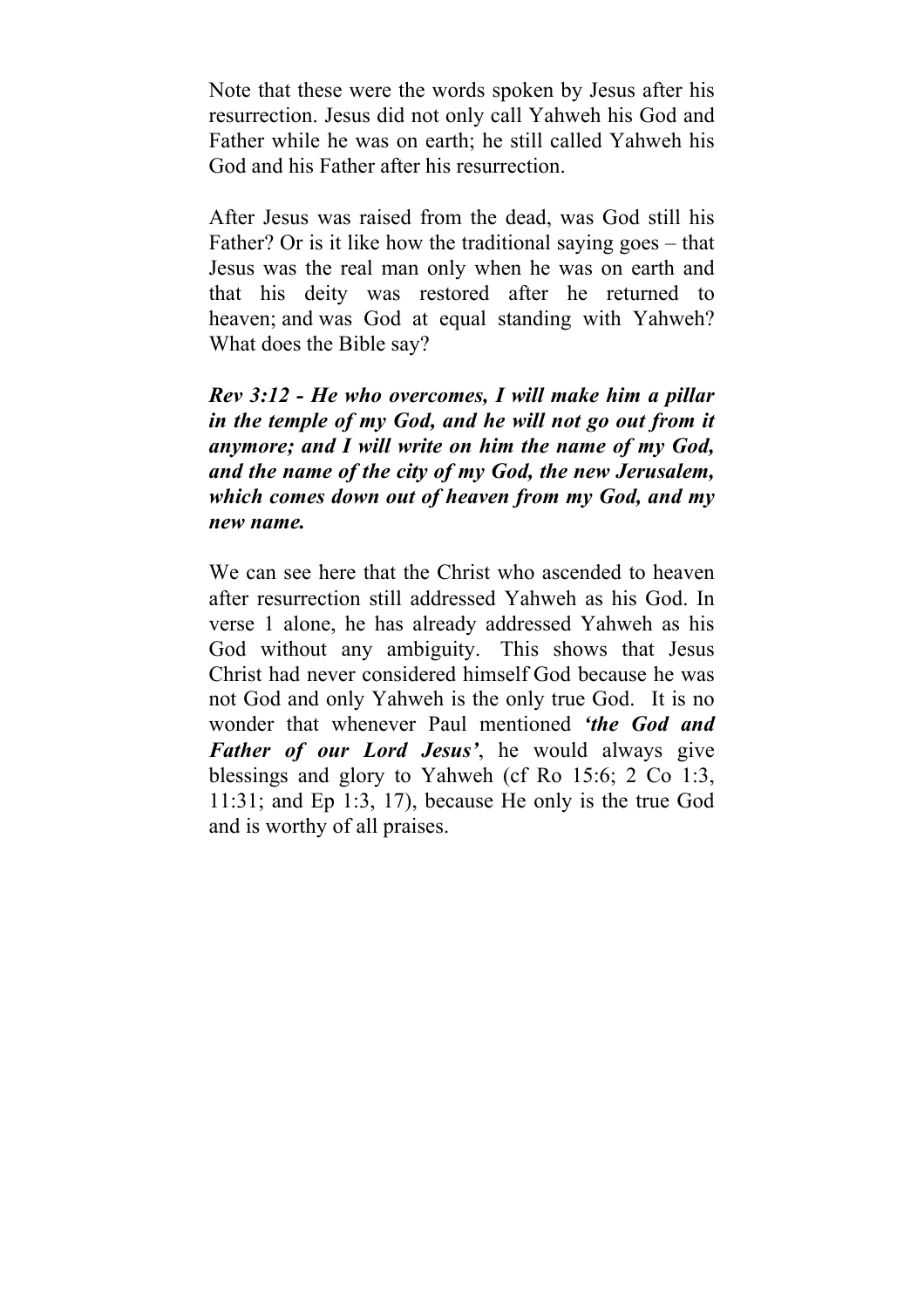The Jesus Christ who was resurrected and ascended did not only confess that Yahweh was his God, but he also addressed Yahweh as his Father. We can see this point clearly from the three passages below:

*Rev 2:27 – "AND HE SHALL RULE THEM WITH A ROD OF IRON, AS THE VESSELS OF THE POTTER ARE BROKEN TO PIECES, as I also have received authority from my Father".*

*Rev 3:5 – 'He who overcomes will thus be clothed in white garments; and I will not erase his name from the book of life, and I will confess his name before my Father and before His angels.'*

## *Rev 3:21 – 'He who overcomes, I will grant to him to sit down with me on my throne, as I also overcame and sat down with my Father on His throne.*

We can see how Jesus had always acknowledged Yahweh God as his Father because he himself was man. God has made Jesus *"the firstborn among many sons"* (Ro 8:29), thus the Jesus after his resurrection called his disciples as *'brothers'* (Mt 28:10). It is so precisely because he was man, such that he could identify with us so well. Not only did he identify with us, but he also passed on the authority and glory given by the Father to the Christians who overcome. No wonder Paul said that we are heirs with Christ i.e. to be children of God and if we suffer with him, we will also be glorified together. Let's see Eph 1:15-17.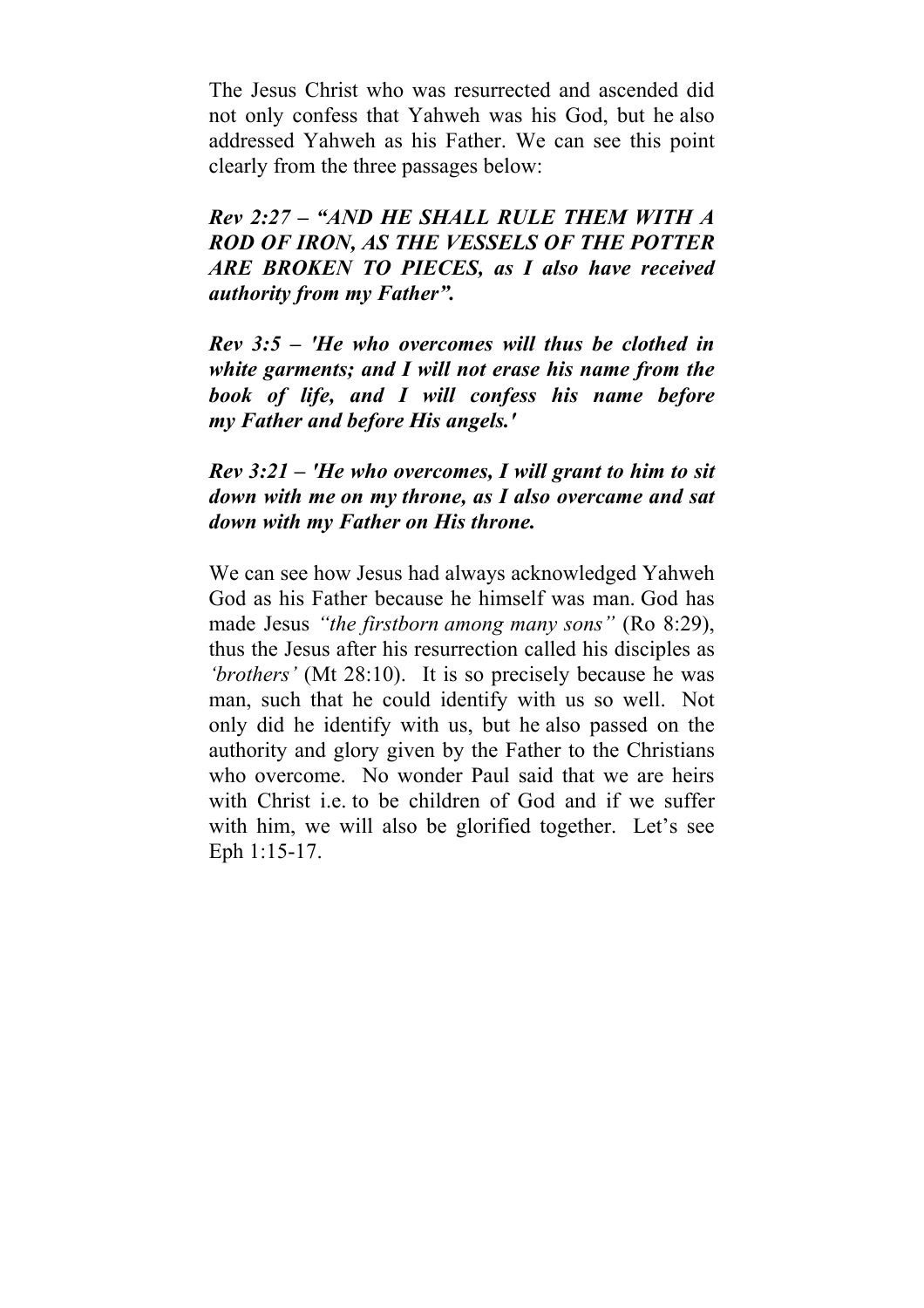*Eph 1:15-17 - "For this reason I too, having heard of the faith in the Lord Jesus which exists among you and your love for all the saints, do not cease giving thanks for you, while making mention of you in my prayers; that the God of our Lord Jesus Christ, the Father of glory, may give to you a spirit of wisdom and of revelation in the knowledge of Him."*

Paul prayed unceasingly for the saints. To whom did he pray? It's to the God of the Lord Jesus Christ, who is the Father of glory, the one whom we pray to. Regrettably, the Father of glory has no place in our hearts or He is even non-existent. Whenever the Father is mentioned, all we have in our heart is Jesus and Jesus has become the one we pray to. Although the Lord Jesus tells us clearly through the Lord's prayer that the one we pray to is our Father in heaven, it seems we still could not hear it.

What did Paul pray for the saints? His key concern was whether the saints could *'see'* because it says in v18, *'… that the eyes of your heart may be enlightened, so that you will know what is the hope of His calling …'* etc. Paul prayed for one thing specifically and that was, for the eyes of our hearts to be enlightened. For what purpose? As v17 says, it was for *'a spirit of revelation in the knowledge of Him'.* Who is this *'Him'* referred to? It does not say that it is God, could it be the Lord Jesus? If we understand some exegetical principles, you should know how to refer to the context. Verse 20 says *'which He brought about in Christ…'* and apparently, *'He'* refers to God.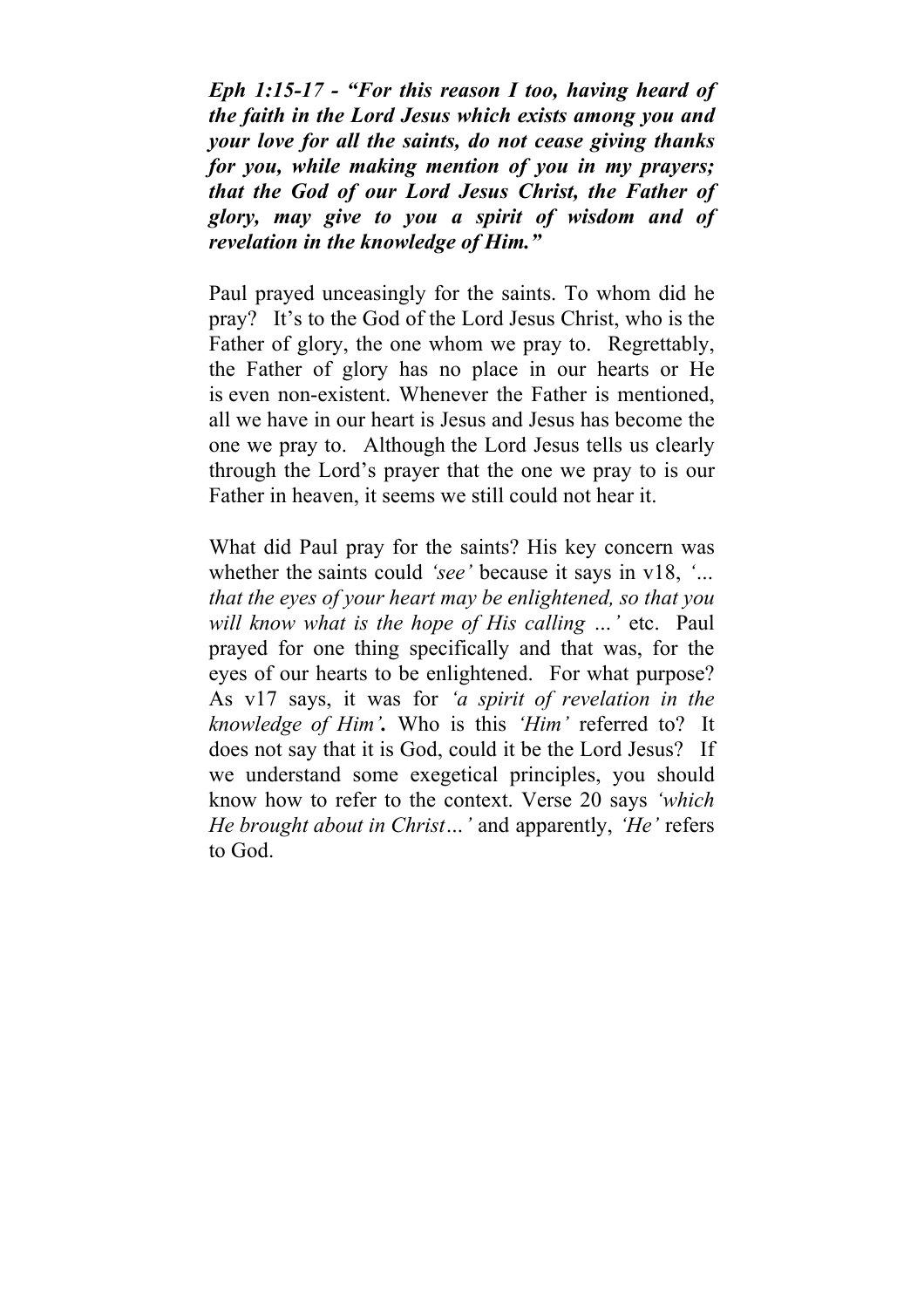However, this sentence of Paul *'revelation in the knowledge of Him'*, is rather strange. What does it mean? What was he trying to say? Paul seemed to have this perception to suspect that many Christians still did not really know the Father. The definition of the original Greek word for *'knowledge'* or *'know'* refers to a very accurate knowledge and understanding of something. We can see how Paul had this concern in his heart that the saints did not really know the Father, so he pray for them unceasingly that God would open their eyes so that they can *'truly know Him'*.

This point is actually applicable to us because we often mix Yahweh God and Jesus Christ up. This is so because we still do not know the God and Father of our Lord Jesus Christ.

## *Jn 17:3 - This is eternal life, that they may know You, the only true God, and Jesus Christ whom You have sent.*

We have to get to know God our Father and the Lord Jesus Christ afresh. God our Father is the only true God while the Lord Jesus was the Christ sent to save us by Him. We must differentiate the two and not confuse them together.

*Eph 1:19-23 - 'and what is the surpassing greatness of His power toward us who believe. These are in accordance with the working of the strength of His might which He brought about in Christ, when He raised him from the dead and seated him at His right*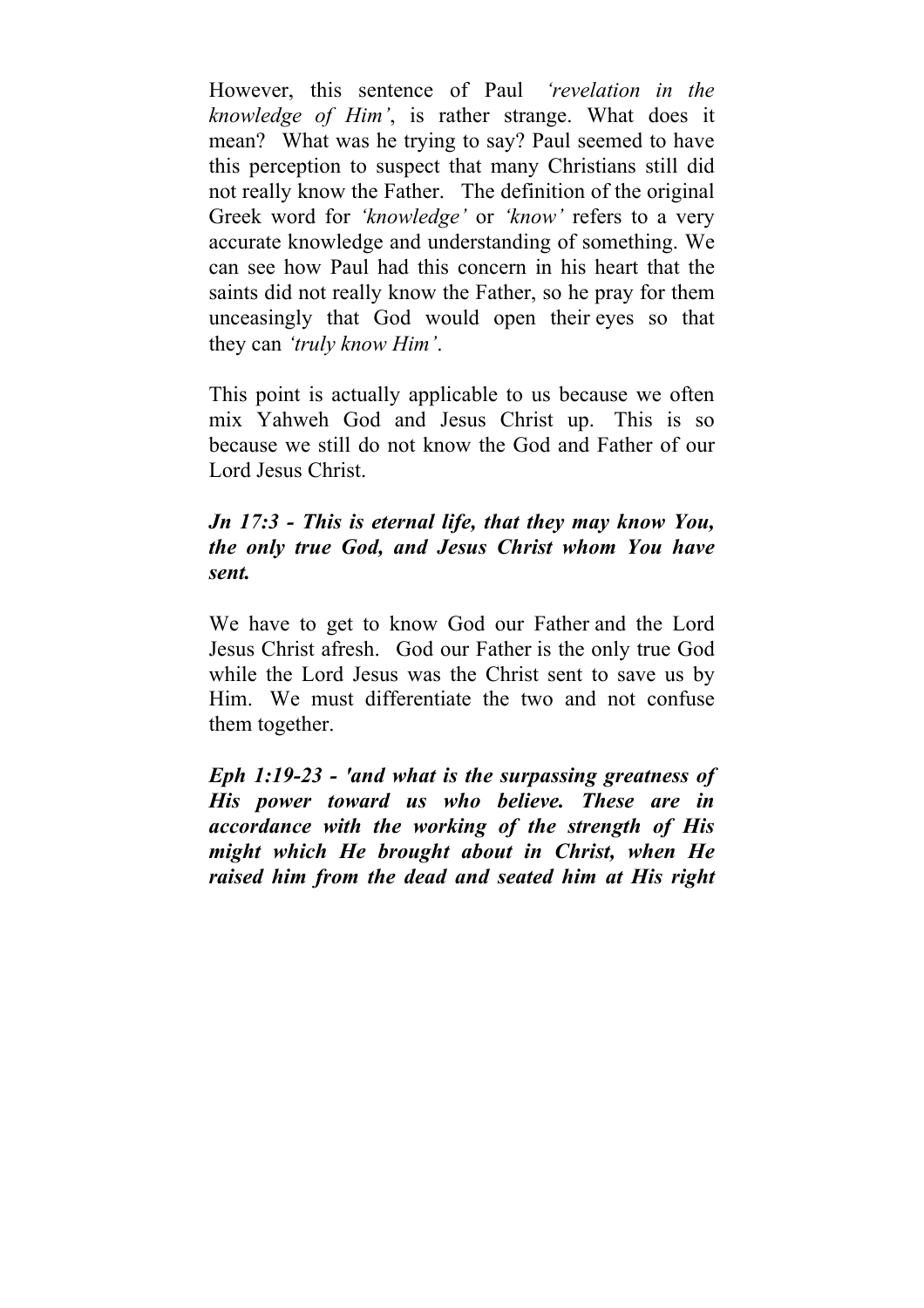*hand in the heavenly places, far above all rule and authority and power and dominion, and every name that is named, not only in this age but also in the one to come. And He put all things in subjection under his feet, and gave him as head over all things to the church, which is his body, the fullness of Him who fills all in all.*

Some words in Ephesians are very similar to those in Colossians. Among them, the passage of Eph 1:19-23 is an example although the letter to the Ephesians is easier to understand. In v20, Paul said that in accordance to the working of the strength of His might which *'He brought about in Christ'*; Jesus himself did not have the mighty power, it was God's power working in him and it was God who *'raised him from the dead and it was God who 'called him to be seated on the right side of God"…*

V21 says, *"far above all rule and authority and power and dominion, and every name that is named, not only in this age but also in the one to come".* Many Christians reckoned that Paul was declaring Jesus as God once they read this. Such an understanding is entirely an error resulted from a pre-conceived idea, which is not based on any exegesis at all.

In fact, these words are plain language which can be easily comprehended. As long as you read the context, you can understand what Paul was thinking about. Paul, in v20, said that it was God *'who seated (Christ) at his right hand'*. Why did God let Christ seat on His right side? That was to prove to those in heaven, on earth and those who are under the earth that God has already